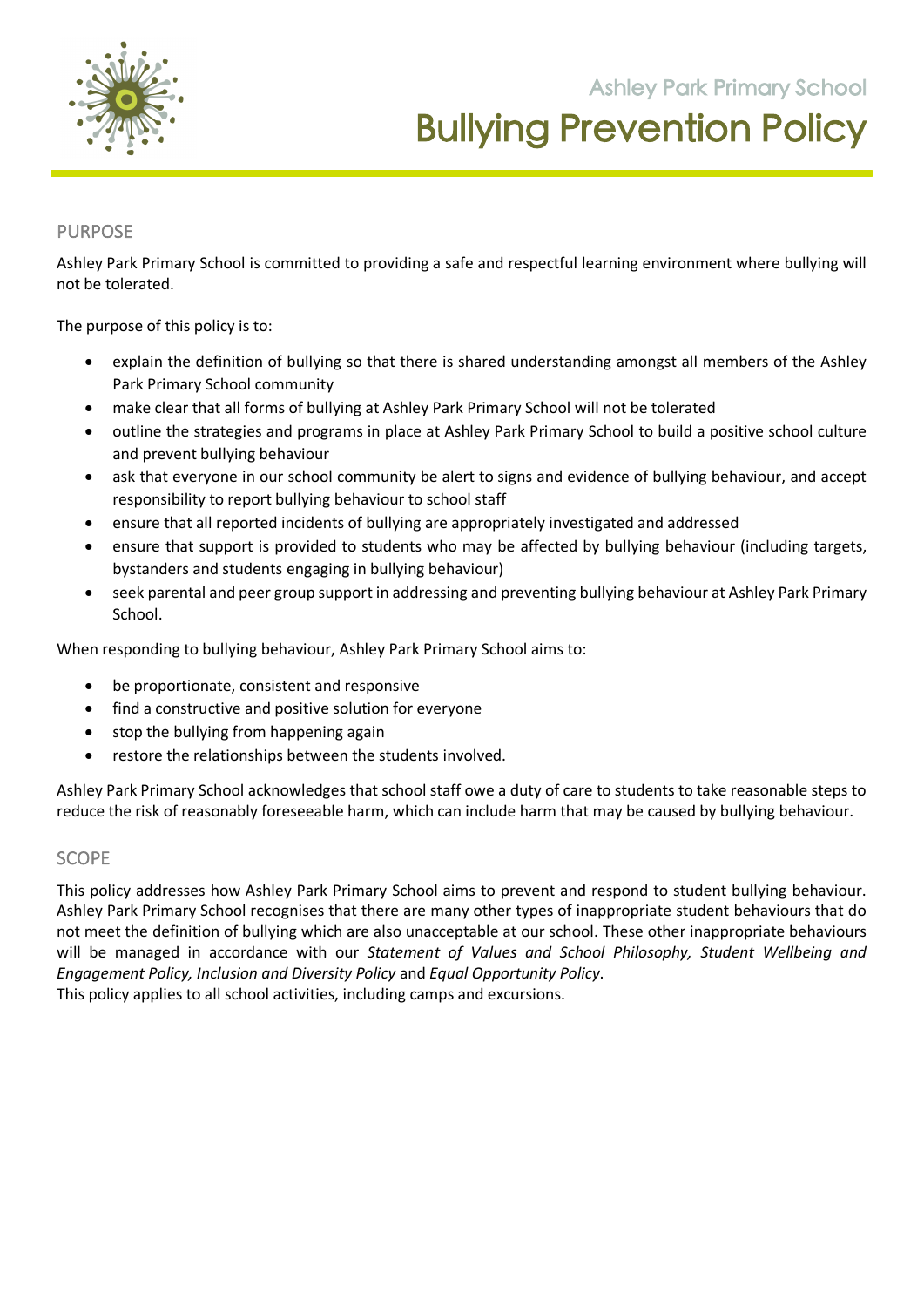## POLICY

#### Definitions

### **Bullying**

In 2018 the Education Council of the Council of Australian Governments endorsed the following definition of bullying for use by all Australian schools:

*Bullying is an ongoing and deliberate misuse of power in relationships through repeated verbal, physical and/or social behaviour that intends to cause physical, social and/or psychological harm. It can involve an individual or a group misusing their power, or perceived power, over one or more persons who feel unable to stop it from happening.*

*Bullying can happen in person or online, via various digital platforms and devices and it can be obvious (overt) or hidden (covert). Bullying behaviour is repeated, or has the potential to be repeated, over time (for example, through sharing of digital records)*

*Bullying of any form or for any reason can have immediate, medium and long-term effects on those involved, including bystanders. Single incidents and conflict or fights between equals, whether in person or online, are not defined as bullying.* 

Bullying has three main features:

- It involves a misuse of power in a relationship
- It is ongoing and repeated, and
- It involves behaviours that can cause harm.

Bullying can be:

- 1. *direct* physical bullying e.g. hitting, tripping, and pushing or damaging property.
- 2. *direct* verbal bullying e.g. name calling, insults, homophobic or racist remarks, verbal abuse.
- 3. *indirect* bullying e.g. spreading rumours, playing nasty jokes to embarrass and humiliate, mimicking, encouraging others to socially exclude a person and/or damaging a person's social reputation or social acceptance.

*Cyberbullying* is direct or indirect bullying behaviours using digital technology. For example via a mobile device, computers, chat rooms, email, social media, etc. It can be verbal, written and include images, video and/or audio.

#### **Other distressing behaviours**

Many distressing behaviours may not constitute bullying even though they are unpleasant. Students who are involved in or who witness any distressing and inappropriate behaviours should report their concerns to school staff and our school will follow the *Student Wellbeing and Engagement Policy.*

*Mutual conflict* involves an argument or disagreement between people with no imbalance of power. In incidents of mutual conflict, generally, both parties are upset and usually both want a resolution to the issue. Unresolved mutual conflict can develop into bullying if one of the parties targets the other repeatedly in retaliation.

*Social rejection or dislike* is not bullying unless it involves deliberate and repeated attempts to cause distress, exclude or create dislike by others.

*Single-episode acts* of harassment, nastiness or physical aggression are not the same as bullying. However, single episodes of nastiness or physical aggression are not acceptable behaviours at our school and may have serious consequences for students engaging in this behaviour. Ashley Park Primary School will use its *Student Wellbeing and Engagement Policy* to guide a response to single episodes of nastiness or physical aggression.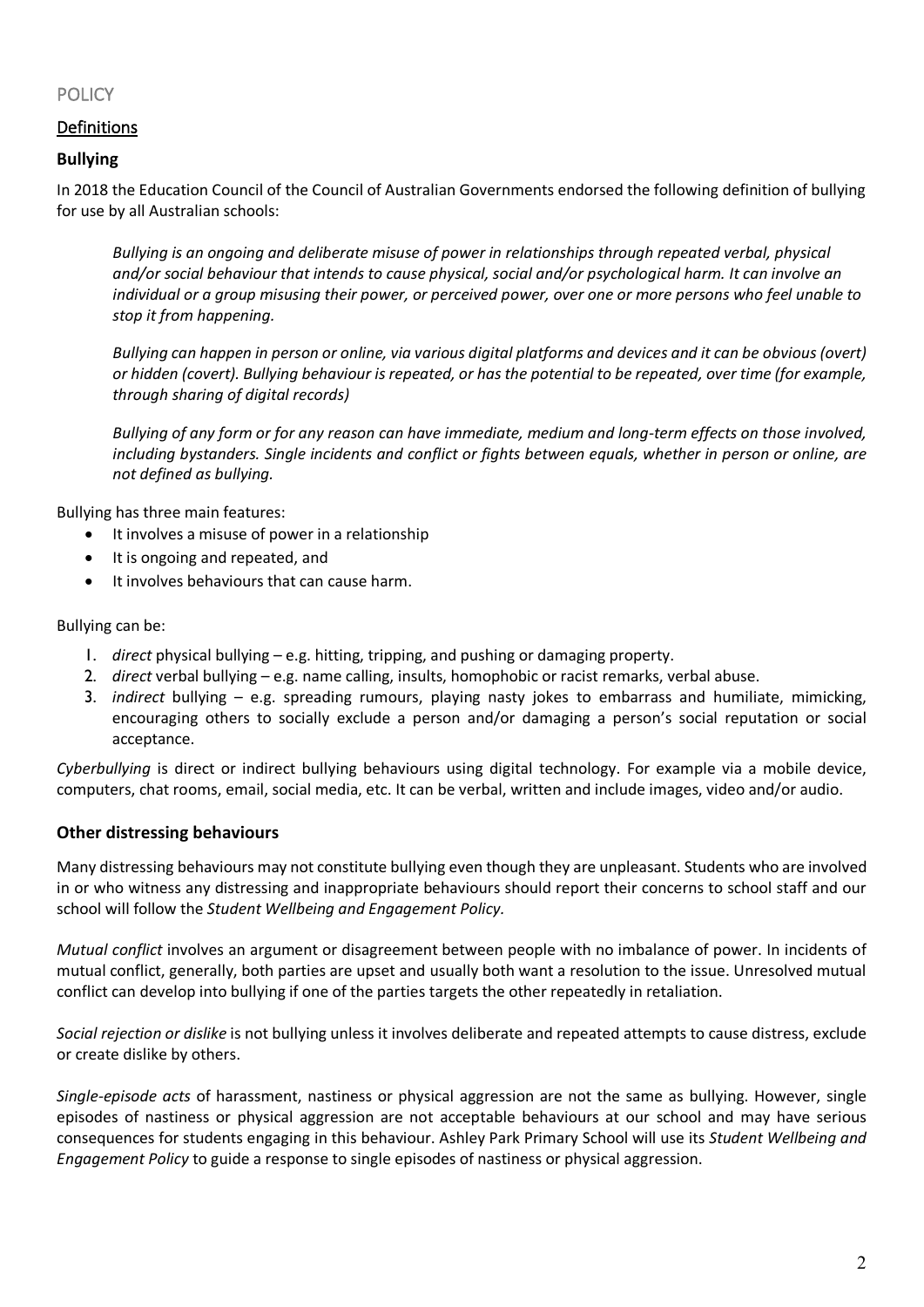*Harassment* is language or actions that are demeaning, offensive or intimidating to a person. It can take many forms, including sexual harassment and disability harassment. Further information about these two forms of harassment, including definitions, is set out in our *Inclusion and Diversity Policy.* Harassment of any kind will not be tolerated at Ashley Park Primary School and may have serious consequences for students engaging in this behaviour. Ashley Park Primary School will use its *Student Wellbeing and Engagement Policy* to guide a response to students demonstrating harassing behaviour, unless the behaviour also constitutes bullying, in which case the behaviour will be managed in accordance with this *Bullying Prevention Policy*.

# BULLYING PREVENTION

Ashley Park Primary School has a number of school developed programs and strategies based on the personal and social capability in the Victorian Curriculum in place to build a positive and inclusive school culture. Our wellbeing teaching and learning program incorporates KidsMatter, The Resilience Project, Resilience, Rights and Respectful Relationships and the Zones of Regulation. We strive to foster a school culture that prevents bullying behaviour by modelling and encouraging behaviour that demonstrates acceptance, kindness and respect.

Bullying prevention at Ashley Park Primary School is proactive and is supported by research that indicates that a whole school, multifaceted approach is the most effective way to prevent and address bullying. At our school:

- We have a positive school environment that provides safety, security and support for students and promotes positive relationships and wellbeing.
- We strive to build strong partnerships between the school, families and the broader community that means all members work together to ensure the safety of students.
- Teachers are encouraged to incorporate management strategies that discourage bullying and promote positive behaviour.
- Teachers will participate in professional learning modules, provided through the Australian Student Wellbeing Framework on the Student Wellbeing Hub website.
- In our learning communities, our social and emotional learning curriculum teaches students what constitutes bullying and how to respond to bullying behaviour assertively. This promotes resilience, assertiveness, conflict resolution and problem solving.
- We seek to empower students to be confident communicators and to resolve conflict in a non-aggressive and constructive way.
- Students are encouraged to look out for each other and to talk to teachers about any bullying they have experienced or witnessed.
- We participate in the National Day of Action against Bullying and Violence.

For further information about our engagement and wellbeing initiatives, please see our *Student Wellbeing and Engagement* policy.

## INCIDENT RESPONSE

## Reporting concerns to Ashley Park Primary School

Bullying complaints will be taken seriously and responded to sensitively at our school.

Students who may be experiencing bullying behaviour, or students who have witnessed bullying behaviour, are encouraged to report their concerns to school staff as soon as possible.

Our ability to effectively reduce and eliminate bullying behaviour is greatly affected by students and/or parents and carers reporting concerning behaviour as soon as possible, so that the responses implemented by Ashley Park Primary School are timely and appropriate in the circumstances.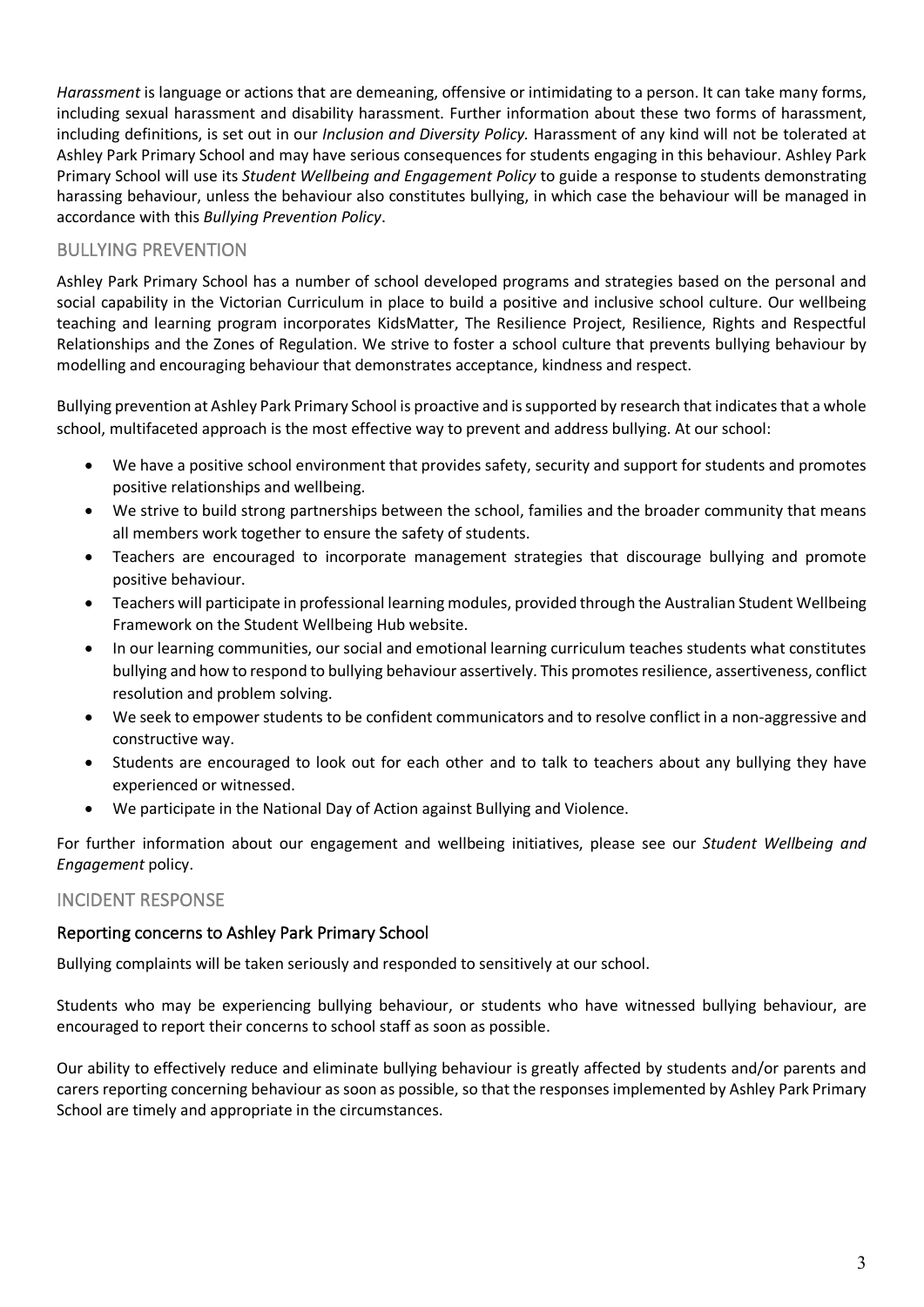We encourage students to speak to their community teacher. However, students are welcome to discuss their concerns with any trusted member of staff including teachers, Assistant Principal, Principal, Education Support Staff and the School Chaplain.

Parents or carers who may develop concerns that their child is involved in, or has witnessed bullying behaviour at Ashley Park Primary School should contact their child's community teacher and or the Assistant Principal/Principal by phone on 8776 0200 or by email directed to ashley.park.ps@education.vic.gov.au

### Investigations

When notified of alleged bullying behaviour, school staff are required to:

- 1. record the details of the allegations and
- 2. inform other teachers in the community, Principal and/or Assistant Principal.

The Principal and/or Assistant Principal is responsible for investigating allegations of bullying in a timely and sensitive manner. To appropriately investigate an allegation of bullying, they may:

- speak to the students involved in the allegations, including the target/s, the students allegedly engaging in bullying behaviour/s and any witnesses to the incidents
- speak to the parents of the students involved
- speak to the teachers of the students involved
- take detailed notes of all discussions for future reference
- obtain written statements from all or any of the above.

All communications with the Principal and/or Assistant Principal in the course of investigating an allegation of bullying will be managed sensitively. Investigations will be completed as quickly as possible to allow for the behaviours to be addressed in a timely manner.

The objective of completing a thorough investigation into the circumstances of alleged bullying behaviour is to determine the nature of the conduct and the students involved. A thorough understanding of the alleged bullying will inform staff about how to most effectively implement an appropriate response to that behaviour.

Serious bullying, including serious cyberbullying, is a criminal offence and may be referred to Victoria Police. For more information, see: Brodie's Law.

#### Responses to bullying behaviours

When the Principal and/or Assistant Principal has sufficient information to understand the circumstances of the alleged bullying and the students involved, a number of strategies may be implemented to address the behaviour and support affected students in consultation with community teachers, whole school staff, the School Chaplain and the Department of Education and Training School Support Services (SSS) staff.

There are a number of factors that will be considered when determining the most appropriate response to the behaviour. When making a decision about how to respond to bullying behaviour, Ashley Park Primary School will consider:

- the age and maturity of the students involved
- the severity and frequency of the bullying, and the impact it has had on the target student
- whether the student/s engaging in the bullying behaviour or students have displayed similar behaviour before
- whether the bullying took place in a group or one-to-one context
- whether the students engaging in the bullying behaviour demonstrates insight or remorse for their behaviour
- the alleged motive of the behaviour, including any element of provocation.

The Principal and/or Assistant Principal may implement all, or some of the following responses to bullying behaviours: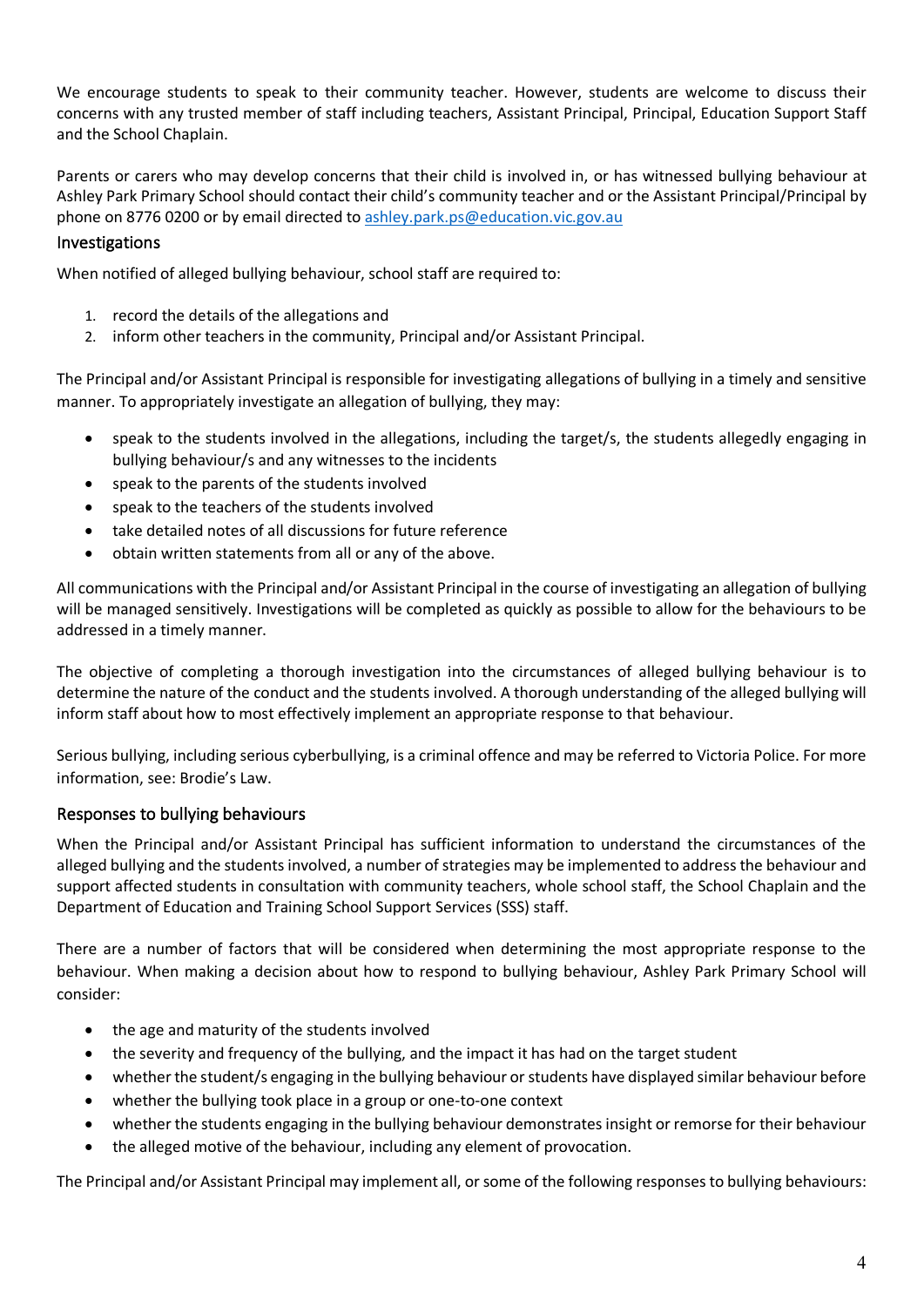- Offer counselling support to the target student or students, including referral to the School Chaplain and SSS
- Offer counselling support to the students engaging in bullying behaviour, including referral to the School Chaplain and SSS
- Offer counselling support to affected students, including witnesses and/or friends of the target student, including referral to the School Chaplain and SSS
- Facilitate a restorative practice meeting with all or some of the students involved. The objective of restorative practice is to repair relationships that have been damaged by bringing about a sense of remorse and restorative action on the part of the person who has bullied someone and forgiveness by the person who has been bullied.
- Facilitate a mediation between some or all of the students involved to help to encourage students to take responsibility for their behaviour and explore underlying reasons for conflict or grievance. Mediation is only suitable if all students are involved voluntarily and demonstrate a willingness to engage in the mediation process.
- Facilitate a process using the Support Group Method, involving the target student(s), the students engaging in bullying behaviour and a group of students who are likely to be supportive of the target(s).
- Implement a Method of Shared Concern process with all students involved in the bullying.
- Facilitate a Student Support Group meeting and/or Behaviour Support Plan for affected students.
- Prepare a Safety Plan or Individual Management Plan restricting contact between target and students engaging in bullying behaviour.
- Provide discussion and/or mentoring for different social and emotional learning competencies of the students involved, including student social skills groups facilitated by the School Chaplain
- Monitor the behaviour of the students involved for an appropriate time and take follow up action if necessary.
- Implement community group targeted strategies to reinforce positive behaviours, for example through our school wellbeing program, token system and our school values.
- Implement disciplinary consequences for the students engaging in bullying behaviour, which may include removal of privileges, detention, suspension and/or expulsion consistent with our *Student Wellbeing and Engagement policy,* the Ministerial Order on Suspensions and Expulsions and any other relevant Department policy.

Ashley Park Primary School understands the importance of monitoring and following up on the progress of students who have been involved in or affected by bullying behaviour. Where appropriate, school staff will also endeavour to provide parents and carers with updates on the management of bullying incidents.

The Principal and/or Assistant Principal is responsible for maintaining up to date records of the investigation of and responses to bullying behaviour.

## FURTHER INFORMATION AND RESOURCES

This policy should be read in conjunction with the following school policies:

- *Statement of Values and School Philosophy*
- *Student Wellbeing and Engagement Policy*
- *Complaints policy*
- *Duty of Care Policy*
- *Inclusion and Diversity Policy*

The following websites and resources provide useful information on prevention and responding to bullying, as well as supporting students who have been the target of bullying behaviours:

- **Bully Stoppers**
- Kids Helpline
- Lifeline